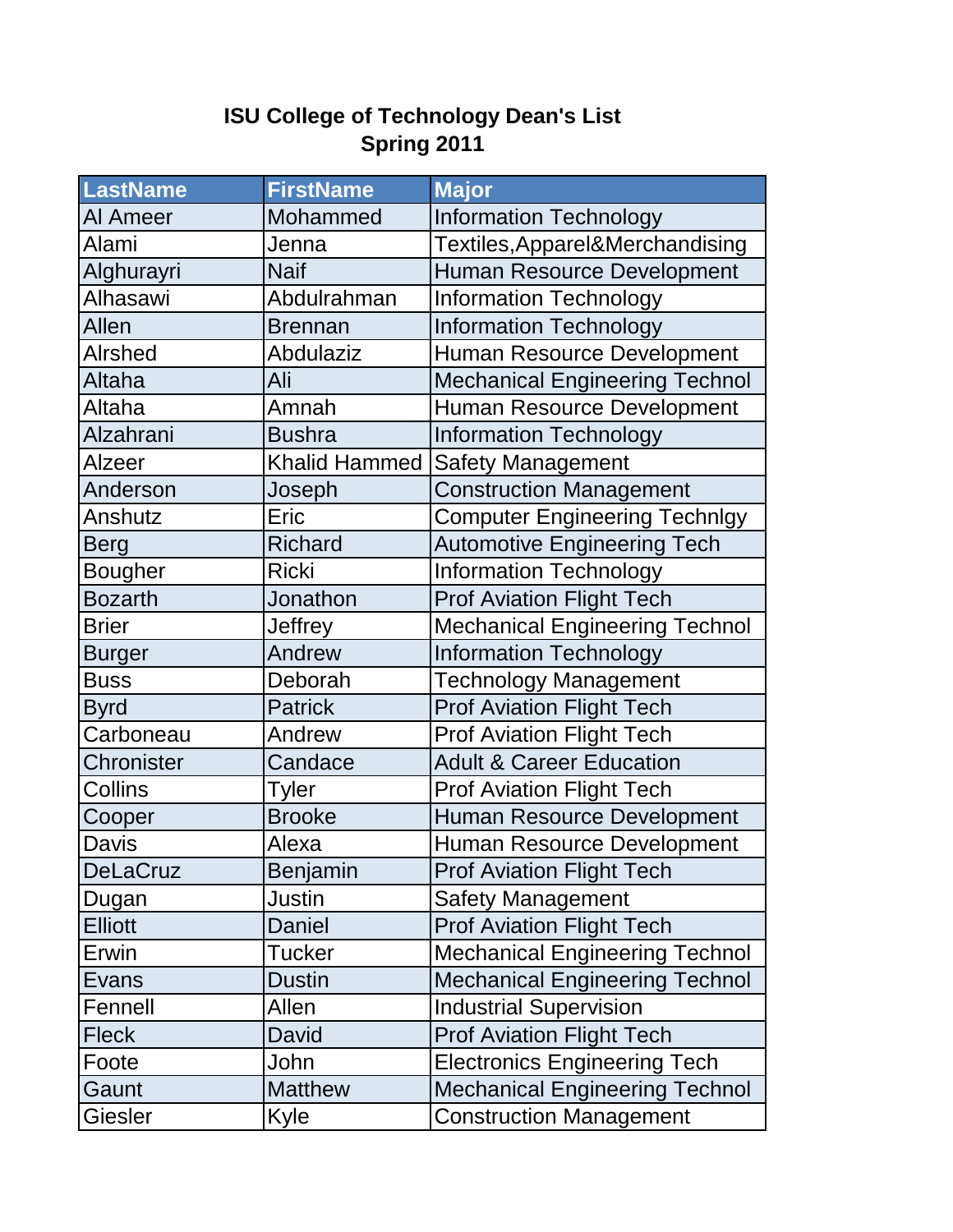| Gizewski         | <b>Elaine</b>   | Textiles, Apparel&Merchandising          |  |
|------------------|-----------------|------------------------------------------|--|
| Godsown          | Gospel          | <b>Prof Aviation Flight Tech</b>         |  |
| Gordon           | Joshua          | <b>Prof Aviation Flight Tech</b>         |  |
| <b>Haddad Iv</b> | Joseph          | <b>Prof Aviation Flight Tech</b>         |  |
| Hanley           | <b>Kelsey</b>   | <b>Safety Management</b>                 |  |
| Harmon           | Ryan            | <b>Safety Management</b>                 |  |
| <b>Heisler</b>   | Joshua          | <b>Aviation Management</b>               |  |
| Henke            | <b>Nicholas</b> | <b>Construction Management</b>           |  |
| <b>Hill</b>      | <b>Clinton</b>  | <b>Prof Aviation Flight Tech</b>         |  |
| Hill             | Corey           | <b>Aerospace Administration</b>          |  |
| Hinton           | Joshua          | <b>Electronics Engineering Tech</b>      |  |
| Hogue            | <b>Nicholas</b> | <b>Prof Aviation Flight Tech</b>         |  |
| Hoover           | <b>Robert</b>   | <b>Technology Management</b>             |  |
| Horsman          | <b>Bryan</b>    | <b>Mechanical Engineering Technol</b>    |  |
| Huber            | <b>Moriah</b>   | <b>Information Technology</b>            |  |
| <b>Huskey</b>    | <b>Matthew</b>  | <b>Prof Aviation Flight Tech</b>         |  |
| <b>Jackson</b>   | Megan           | Technology&Engineering Educ              |  |
| Johnson          | Eric            | <b>Mechanical Engineering Technol</b>    |  |
| Johnson          | William         | <b>Mechanical Engineering Technol</b>    |  |
| Jones            | Clarissa        | <b>Human Resource Development</b>        |  |
| Joseph           | <b>Molly</b>    | Technology&Engineering Educ              |  |
| Kays             | Jason           | <b>Electronics Engineering Tech</b>      |  |
| Keller           | <b>Brent</b>    | <b>Aviation Management</b>               |  |
| Kent             | Tyler           | <b>Construction Management</b>           |  |
| <b>Kreps</b>     | Stephanie       | <b>Interior Design</b>                   |  |
| Lishin           | <b>Chris</b>    | <b>Automat&amp;Control Engineer Tech</b> |  |
| Littrell         | Justin          | <b>Construction Management</b>           |  |
| Magnetti         | Shawn           | <b>Safety Management</b>                 |  |
| Mahoney          | Kyler           | <b>Mechanical Engineering Technol</b>    |  |
| <b>Maurer</b>    | <b>Kristina</b> | Textiles, Apparel&Merchandising          |  |
| <b>Maxie</b>     | Casey           | <b>Construction Management</b>           |  |
| <b>McGowan</b>   | Eric            | <b>Mechanical Engineering Technol</b>    |  |
| <b>McGuire</b>   | Evan            | <b>Information Technology</b>            |  |
| <b>Meredith</b>  | <b>Dustin</b>   | <b>Prof Aviation Flight Tech</b>         |  |
| <b>Munson</b>    | Evan            | <b>Prof Aviation Flight Tech</b>         |  |
| Neuenschwander   | Amber           | <b>Interior Design</b>                   |  |
| <b>Nevins</b>    | Kenneth         | <b>Automat&amp;Control Engineer Tech</b> |  |
| <b>Newlin</b>    | Suron           | <b>Construction Management</b>           |  |